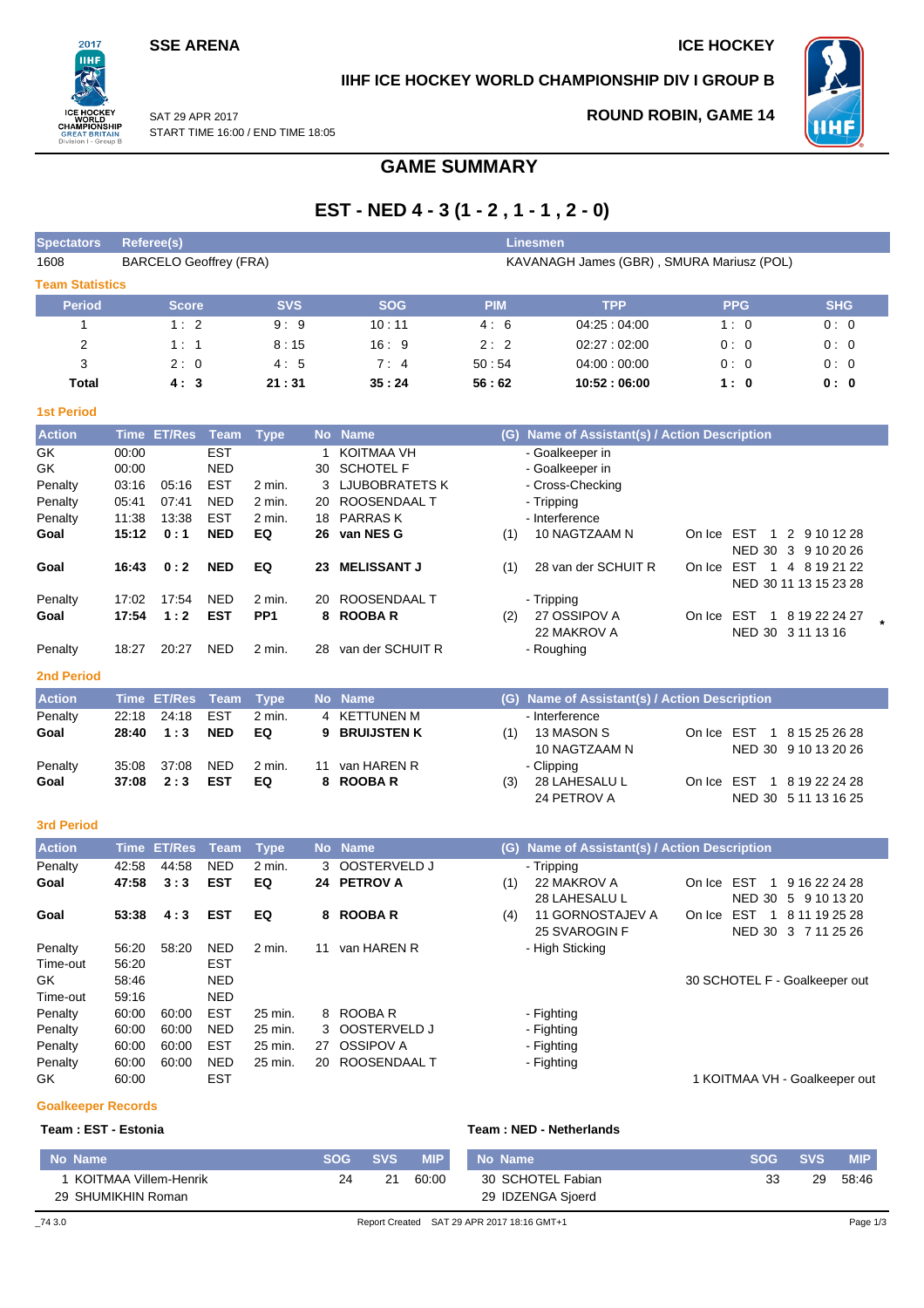**SSE ARENA ICE HOCKEY** 



**IIHF ICE HOCKEY WORLD CHAMPIONSHIP DIV I GROUP B**



SAT 29 APR 2017 START TIME 16:00 / END TIME 18:05

# **ROUND ROBIN, GAME 14**

| <b>Game Statistics</b> |                    |  |
|------------------------|--------------------|--|
|                        | Team : EST (white) |  |

|                    | <b>Head Coach: TUPAMAKI Jussi</b> |          |          |                |                |                |          |          |       |                         | <b>Shots on Goal</b> |                |                             |             |
|--------------------|-----------------------------------|----------|----------|----------------|----------------|----------------|----------|----------|-------|-------------------------|----------------------|----------------|-----------------------------|-------------|
| <b>No Pos</b>      | <b>Name</b>                       | G.       | A        | P              | <b>PIM</b>     | $FO+$          | FO-      | $FO+/-$  | FO%   |                         | $\overline{2}$       | 3              | <b>TS</b><br>$\overline{O}$ | $+/-$       |
| 8 F                | ROOBA Robert +A (BP)              | 3        | $\Omega$ | 3              | 25             | 0              | 0        | 0        | 0.00  |                         | 2                    | 2              | 5                           | $\mathbf 0$ |
| 19 F               | <b>EMBRICH Riho</b>               | 0        | 0        | 0              | 0              | 9              | 5        | 4        | 64.29 | 0                       |                      | 0              |                             | $+1$        |
| 22 F               | <b>MAKROV Andrei</b>              | 0        | 2        | 2              | 0              | 0              | 0        | 0        | 0.00  | $\overline{\mathbf{c}}$ | 2                    | $\Omega$       | 4                           | $+1$        |
| 25 D               | <b>SVAROGIN Filipp</b>            | 0        |          |                | $\Omega$       | 0              | 0        | $\Omega$ | 0.00  | 0                       | $\Omega$             | $\Omega$       | 0                           | $\mathbf 0$ |
| 28 D               | LAHESALU Lauri +C                 | $\Omega$ | 2        | $\overline{2}$ | 0              | 0              | 0        | $\Omega$ | 0.00  | 0                       |                      |                | 2                           | $+1$        |
| $\mathsf{F}$<br>9  | <b>TITARENKO Vassili</b>          | 0        | 0        | 0              | 0              | 0              | 0        | 0        | 0.00  | 0                       | 0                    | 0              | 0                           | 0           |
| 10 F               | <b>SIBIRTSEV Aleksei</b>          | 0        | 0        | 0              | 0              | 0              | 0        | 0        | 0.00  | $\mathbf 0$             | 3                    |                | 4                           | $-1$        |
| 12 F               | <b>ANDREJEV Roman</b>             | 0        | $\Omega$ | $\Omega$       | 0              | 9              | 2        |          | 81.82 | 0                       |                      | 0              |                             | $-1$        |
| 16<br>D            | PETROV Jegor                      | 0        | 0        | 0              | 0              | 0              | 0        | 0        | 0.00  |                         | 2                    | 0              | 3                           | $+1$        |
| 27 D               | <b>OSSIPOV Aleksandr</b>          | 0        |          | 1              | 25             | 0              | 0        | $\Omega$ | 0.00  | $\mathbf{1}$            | 0                    | $\mathbf 0$    |                             | $\mathbf 0$ |
| 4 D                | <b>KETTUNEN Marko</b>             | 0        | 0        | 0              | 2              | 0              | 0        | 0        | 0.00  | 0                       | 0                    | 1              |                             | $-1$        |
| 11 F               | <b>GORNOSTAJEV Artjom</b>         | 0        |          | 1              | 0              | 0              |          | $-1$     | 0.00  | 2                       |                      | 0              | 3                           | $+1$        |
| $\mathsf{F}$<br>18 | <b>PARRAS Kevin</b>               | 0        | 0        | $\Omega$       | $\overline{2}$ | 0              | 0        | $\Omega$ | 0.00  | 0                       | 2                    | $\Omega$       | 2                           | $\mathbf 0$ |
| $\mathsf{F}$<br>21 | <b>SOROKIN Jaanus</b>             | 0        | 0        | 0              | 0              | 0              | 0        | $\Omega$ | 0.00  | 0                       | 0                    | 0              | $\mathbf 0$                 | $-1$        |
| 24 F               | PETROV Aleksandr +A               |          |          | $\overline{2}$ | $\Omega$       | 9              | 8        |          | 52.94 | $\Omega$                | $\Omega$             | $\overline{2}$ | $\overline{2}$              | $+2$        |
| 2 D                | NOVIKOV Saveli                    | 0        | $\Omega$ | 0              | 0              | 0              | $\Omega$ | 0        | 0.00  | 2                       | 0                    | 0              | 2                           | $-1$        |
| 3 F                | <b>LJUBOBRATETS Konstantin</b>    | 0        | 0        | $\mathbf 0$    | $\overline{2}$ | 0              | 0        | 0        | 0.00  | 0                       | 0                    | $\mathbf 0$    | 0                           | $\mathbf 0$ |
| 15 F               | <b>ARRAK Robert</b>               | 0        | 0        | $\Omega$       | 0              | $\overline{c}$ | 3        | $-1$     | 40.00 | 0                       |                      | $\Omega$       |                             | $-1$        |
| $\mathsf{F}$<br>26 | <b>FURSA Daniil</b>               | 0        | 0        | 0              | 0              | $\mathbf 0$    | 0        | 0        | 0.00  |                         | 0                    | 0              |                             | $-1$        |
| 1 GK               | KOITMAA Villem-Henrik             | 0        | $\Omega$ | $\mathbf 0$    | $\Omega$       |                |          |          |       | $\Omega$                | 0                    | $\Omega$       | $\Omega$                    |             |
| 29 GK              | <b>SHUMIKHIN Roman</b>            | 0        | 0        | 0              | 0              |                |          |          |       | 0                       | 0                    | 0              | 0                           |             |
| <b>Total</b>       |                                   | 4        | 8        | 12             | 56             | 29             | 19       | 10       | 60.42 | 10                      | 16                   | 7              | 35                          |             |

### **Team : NED (orange)**

| $194111111129$ (9141199) |                          |    |          |             |                |          |          |             |        |                |                      |    |                 |             |
|--------------------------|--------------------------|----|----------|-------------|----------------|----------|----------|-------------|--------|----------------|----------------------|----|-----------------|-------------|
|                          | Head Coach: EIMERS Chris |    |          |             |                |          |          |             |        |                | <b>Shots on Goal</b> |    |                 |             |
| <b>No Pos</b>            | <b>Name</b>              | G. | A        | P           | <b>PIM</b>     | $FO+$    | FO-      | $FO+/-$     | FO%    |                | $\overline{2}$       | ß. | <b>TS</b><br>OT | $+/-$       |
| 5 D                      | van der VOSSEN Niels     | 0  | $\Omega$ | $\Omega$    | $\Omega$       | 0        | 0        | 0           | 0.00   | 1              | 0                    | 0  |                 | $-2$        |
| F<br>9                   | BRUIJSTEN Kevin +C       |    | 0        |             | 0              | 0        | 0        | 0           | 0.00   | 2              | 2                    | 0  | 4               | $+1$        |
| F<br>10 <sup>°</sup>     | NAGTZAAM Nardo           | 0  | 2        | 2           | $\Omega$       | 10       | 12       | $-2$        | 45.45  | $\overline{2}$ | 2                    |    | 5               | $+1$        |
| D<br>13                  | MASON Steve +A           | 0  |          |             | 0              | 3        |          | 2           | 75.00  |                | 0                    | 0  |                 | 0           |
| F<br>26                  | van NES Guus (BP)        |    | $\Omega$ |             | $\Omega$       | 0        |          | $-1$        | 0.00   | 1              | 3                    | 0  | 4               | $+1$        |
| 3 F                      | OOSTERVELD Joey          | 0  | 0        | $\Omega$    | 27             | 0        |          | $-1$        | 0.00   | 0              | 0                    | 2  | 2               | $\mathbf 0$ |
| 20 D                     | ROOSENDAAL Thomas        | 0  | 0        | 0           | 29             | 0        | 0        | $\Omega$    | 0.00   | 1              | 0                    | 0  |                 | $+1$        |
| F<br>21                  | <b>KICK Jasper</b>       | 0  | $\Omega$ | 0           | $\Omega$       | $\Omega$ | $\Omega$ | $\Omega$    | 0.00   | $\Omega$       | $\Omega$             | 0  | 0               | $\mathbf 0$ |
| 23 F                     | <b>MELISSANT Jeffrey</b> |    | $\Omega$ |             | 0              | 2        | 6        | -4          | 25.00  | 2              | 0                    | 0  | 2               | $+1$        |
| 28 F                     | van der SCHUIT Raymond   | 0  |          |             | $\overline{2}$ | 0        | 0        | $\Omega$    | 0.00   | 1              |                      |    | 3               | $+1$        |
| 7 F                      | <b>VERSCHUREN Nick</b>   | 0  | $\Omega$ | 0           | 0              |          | 0        |             | 100.00 | 0              | 0                    | 0  | 0               | $-1$        |
| 11 D                     | van HAREN Rick           | 0  | $\Omega$ | $\Omega$    | 4              | 0        | 0        | $\Omega$    | 0.00   | 0              | 0                    | 0  | 0               | $-1$        |
| F<br>16                  | WURM Ronald +A           | 0  | $\Omega$ | $\Omega$    | 0              | 0        | 0        | $\mathbf 0$ | 0.00   | 0              | 0                    | 0  | 0               | $-1$        |
| 25 F                     | <b>HERMENS Max</b>       | 0  | 0        | $\Omega$    | $\Omega$       | 3        | 8        | $-5$        | 27.27  | 0              |                      | 0  |                 | $-2$        |
| 15 D                     | <b>SUURHOFF Evo</b>      | 0  | $\Omega$ | $\Omega$    | 0              | 0        | 0        | 0           | 0.00   | 0              | 0                    | 0  | 0               | $+1$        |
| 24 D                     | van BENTEM Stace         | 0  | $\Omega$ | $\mathbf 0$ | 0              | 0        | $\Omega$ | $\Omega$    | 0.00   | 0              | 0                    | 0  | 0               | 0           |
| GK<br>29                 | <b>IDZENGA Sjoerd</b>    | 0  | 0        | $\Omega$    | 0              |          |          |             |        |                | $\Omega$             | 0  |                 |             |
| 30 GK                    | <b>SCHOTEL Fabian</b>    | 0  | 0        | $\Omega$    | 0              |          |          |             |        |                | $\Omega$             | 0  |                 |             |
| Total                    |                          | 3  | 4        |             | 62             | 19       | 29       | $-10$       | 39.58  | 11             | 9                    | 4  | 24              |             |